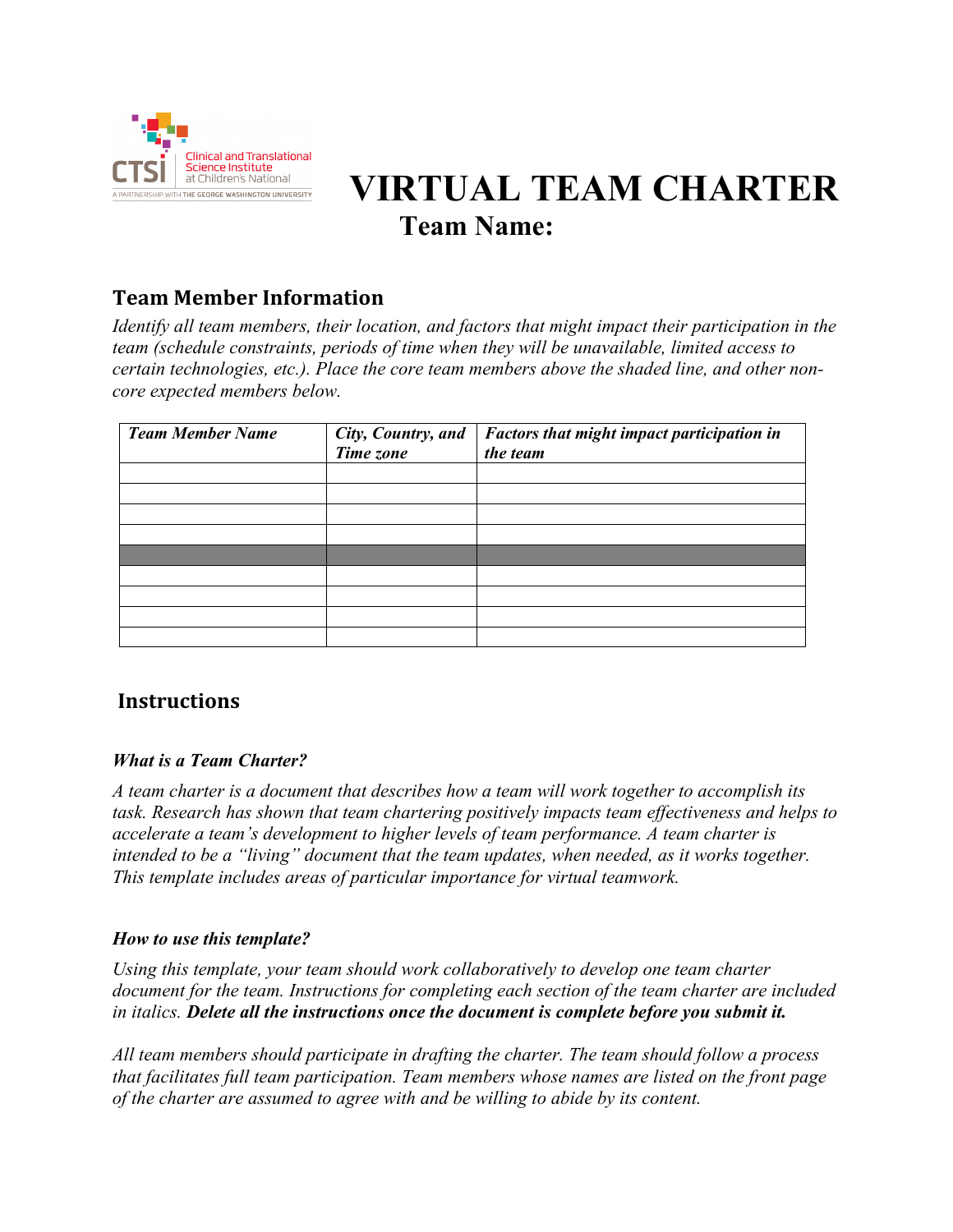#### **Team Purpose**

*Provide a clear statement of the team's common understanding of the purpose of the project and the key deliverables that will be produced.* 

## **Team Milestones**

*Identify any major milestones that the team must meet, or other dates that will constrain the team's activities (e.g., due date for project proposal, final due date for the project). These dates provide the framework for future planning.*

| <b>Milestone Date</b> | <b>Milestone Description/Deliverable</b> |  |  |
|-----------------------|------------------------------------------|--|--|
|                       |                                          |  |  |
|                       |                                          |  |  |
|                       |                                          |  |  |

## **Team Roles and Responsibility**

*This document is not a project plan; therefore, the roles and responsibilities in this section are not focused on those related to doing the actual project task (e.g., create power point, write report). Instead they refer to roles and responsibilities required to facilitate effective functioning as a team (e.g., organizing meetings, meeting facilitation, managing team documents, etc.).* 

*The need for additional roles and responsibilities may emerge as the team begins to work together, and your team should update this table accordingly. Note that more than one team member can play a role, and a role may be rotated between team members.* 

*Be specific when describing the responsibilities associated with a role so there is total clarity on the tasks each team member is responsible for.*

| <b>Role and Responsibility Description</b> | <b>Team Member(s) Assigned</b> |
|--------------------------------------------|--------------------------------|
|                                            |                                |
|                                            |                                |
|                                            |                                |
|                                            |                                |
|                                            |                                |

*Be sure to explicitly describe your expectations of the team leader.*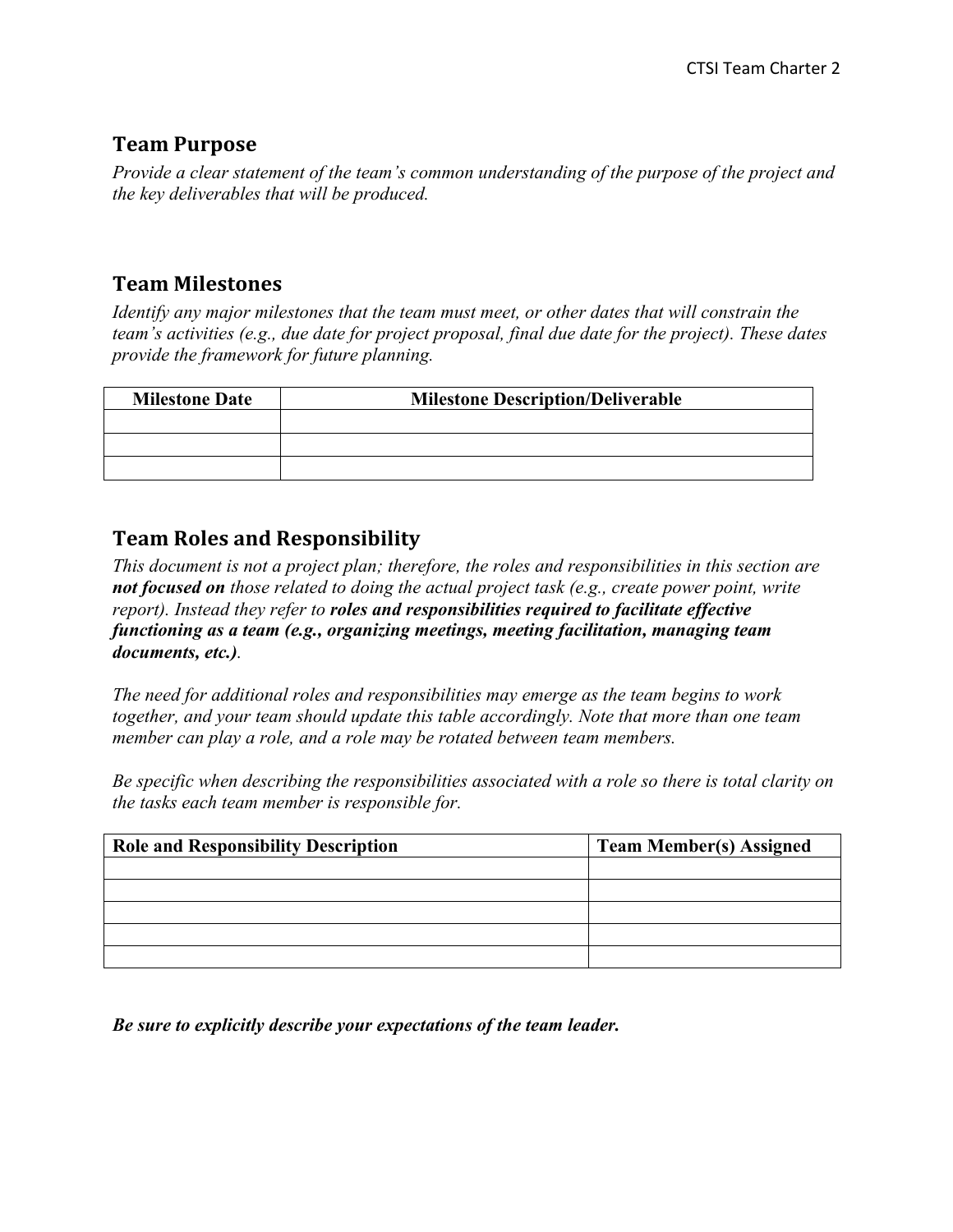#### **Team Communication and Technology Plan**

*Specify how the team will communicate and, if appropriate, the technology it will use for each type of communication. Examples of general types of communication activities teams should consider are below. Note that some of these types of communications may not be applicable for your specific team, so modify the table, as needed, to include those that apply. Also, use this as an opportunity to ensure that all team members are able to use the technologies selected by the team and to provide training, if needed.*

| Communication<br><b>Activity</b>                | <b>Communication Plan</b>                                                                                                             | Software/Technology<br>/Communication Media (include<br>website links, access numbers/etc.) |
|-------------------------------------------------|---------------------------------------------------------------------------------------------------------------------------------------|---------------------------------------------------------------------------------------------|
| Team meetings                                   | How frequently and on which<br>$\bullet$<br>$day(s)/time(s)$ will the team<br>regularly meet?                                         |                                                                                             |
| Communications<br>outside team<br>meetings      | How will the team<br>$\bullet$<br>communicate outside live team<br>meetings?                                                          |                                                                                             |
| Status reporting<br>(if applicable)             | How will the team ensure that<br>$\bullet$<br>the team is on track? Will<br>periodic status reporting be<br>required? How frequently? |                                                                                             |
| Engagement of<br>non-core team<br>members       | How will the core team engage<br>$\bullet$<br>with other non-core members<br>and how will this occur?                                 |                                                                                             |
| Document,<br>creation, sharing,<br>and storage  | How will team members share<br>$\bullet$<br>documents and ensure that<br>everyone is using the same<br>version?                       |                                                                                             |
| Other team<br>communications<br>(if applicable) | What other team<br>$\bullet$<br>communication tasks need to<br>be specified in the charter?                                           |                                                                                             |